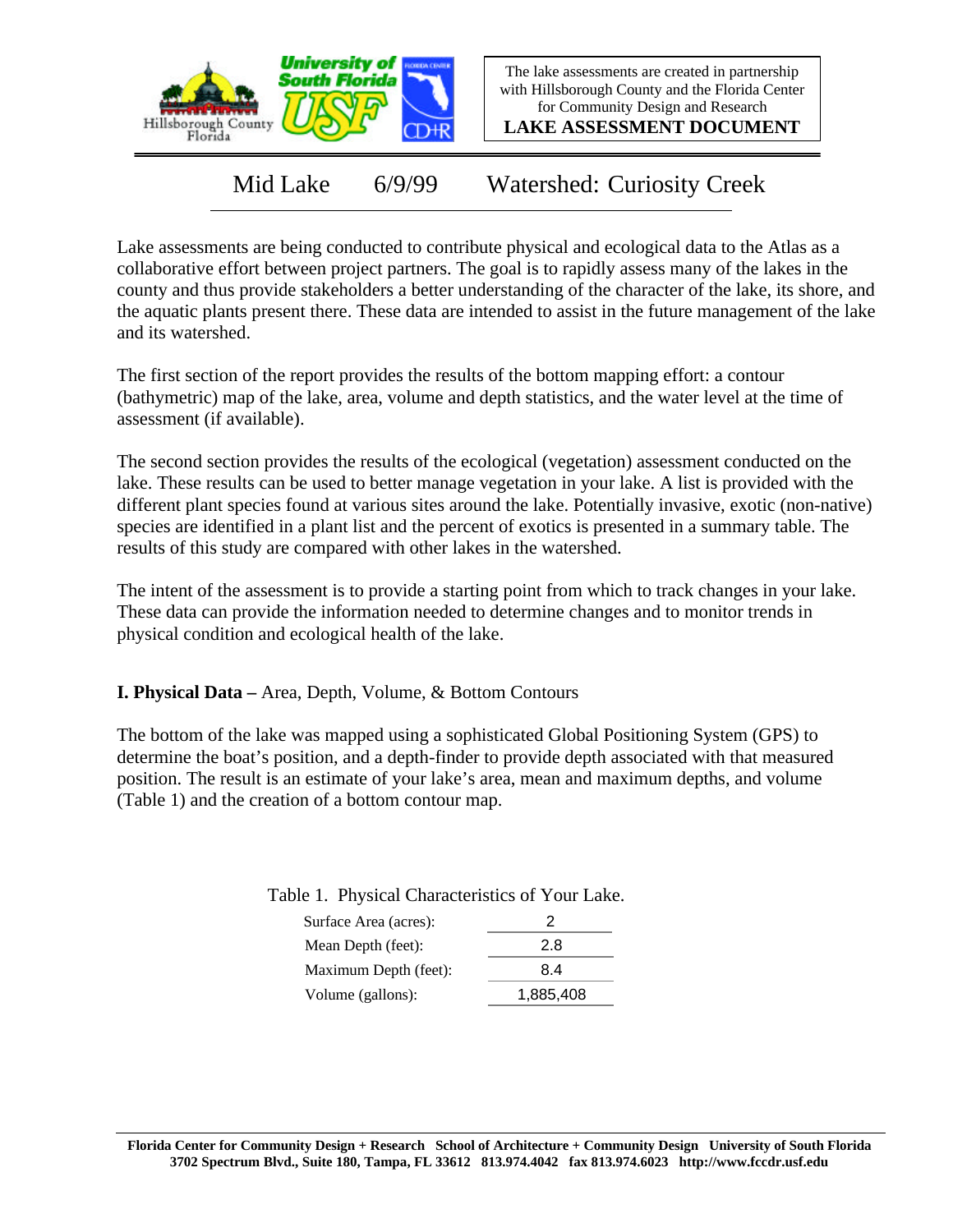

# **Σ i d L a k e**

Section - Township - Range  $11 - 28 - 18$ 

E X P L A N ATIO N : S u r v e y Date: J u n e 9 , 1 9 9 9 La k e water level was [data n ot a v aila ble ] f t a b o v e sea level when the lake w a s s u rv eyed. Contours a r e

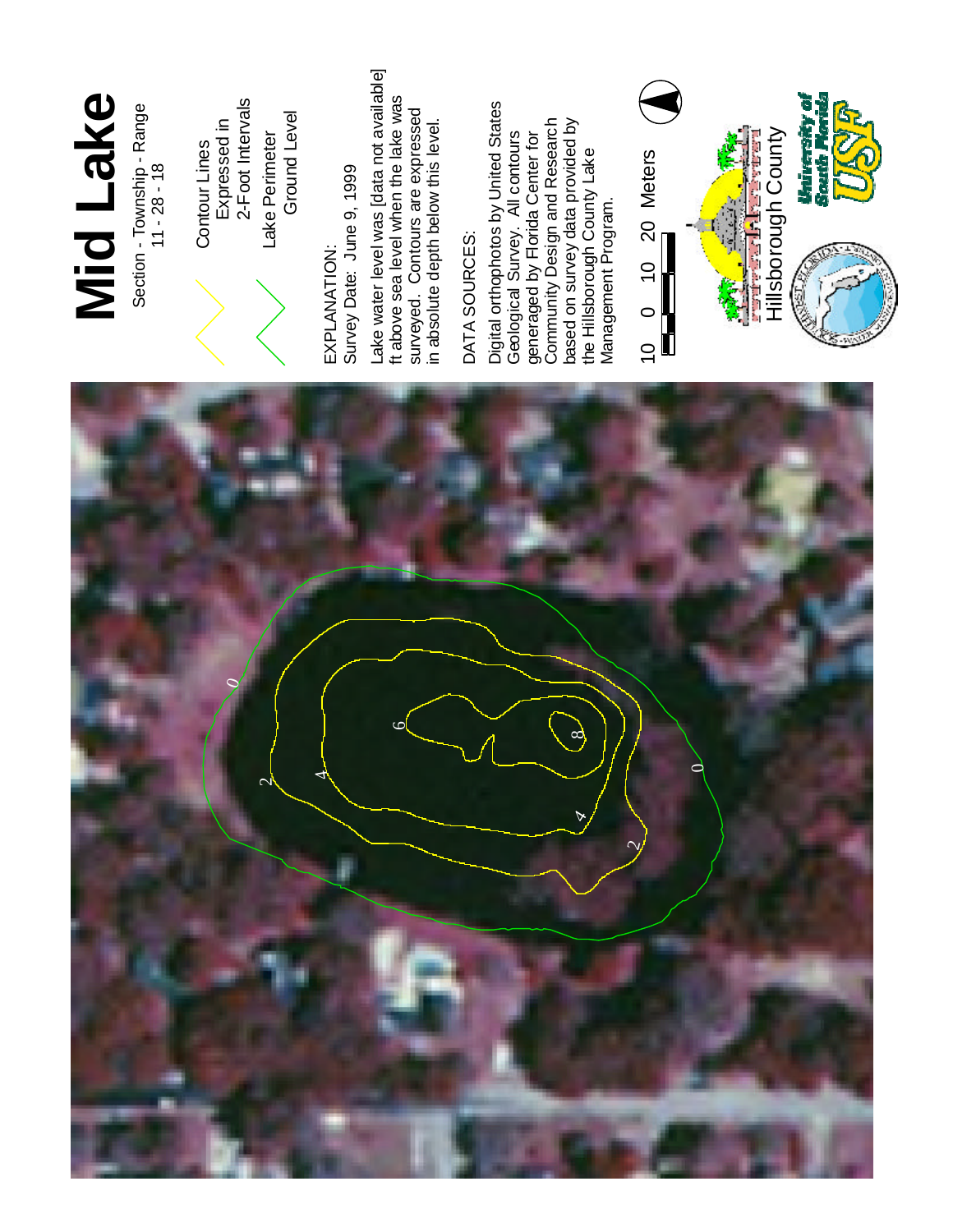

**LAKE ASSESSMENT DOCUMENT**

Mid Lake 6/9/99 Watershed: Curiosity Creek

## **II. Ecological Data**

Aquatic Plant Survey

Approximately equispaced sites are haphazardly mapped around the lake and the aquatic plants at each site are surveyed. The total number of species from all sites is used to approximate the total diversity of aquatic plants and the percent of invasive-exotic plants on the lake and in the watershed (Table 2). Many of these plants are considered ecologically harmful, as they tend to out-compete native species. Such "nuisance" plants can also make boating and other recreational activities difficult or impossible. The common and scientific names of plant species found on your lake are listed in Table 3.

> Table 2. Comparison of species diversity between your lake and other assessed lakes located within your watershed.

|                        |    | Mid Lake Curiosity Creek<br>(Average) |  |
|------------------------|----|---------------------------------------|--|
| Number of Taxa:        | 24 | 42                                    |  |
| Percent Exotic Plants: | 8% | 15%                                   |  |

Table 3. Botanical and common names of the most commonly found plants on your lake. Percent frequency (of occurence), habit (location where found), status (native or exotic), and EPPC status are provided.

| Common Name                               | are provided.<br><b>Plant Species</b> | Frequency | Habit     | <b>Status</b> | <b>EPPC</b> |
|-------------------------------------------|---------------------------------------|-----------|-----------|---------------|-------------|
| Sedge                                     | Cyperus spp.                          | 100%      | Emergent  | Unknown       | <b>NL</b>   |
| Baldwin's Spikerush, Roadgrass            | Eleocharis baldwinii                  | 100%      | Submersed | Native        | NL.         |
| Manyflower Marshpennywort, Water Penny    | Hydrocotyl umbellata                  | 83%       | Emergent  | Native        | NL.         |
| Water Primroses, Primrosewillow           | Ludwigia spp.                         | 67%       | Emergent  | Unknown       | <b>NL</b>   |
| <b>Climbing Hempvine</b>                  | Mikania scandens                      | 67%       | Emergent  | Native        | NL.         |
| Laurel Oak; Diamond Oak                   | Quercus laurifolia                    | 67%       | Emergent  | Native        | NL.         |
| Spatterdock, Yellow Pondlily              | Nuphar lutea var. advena              | 50%       | Floating  | Native        | NL.         |
| American White Water Lily, Fragrant Water | Nymphaea odorata                      | 50%       | Floating  | <b>Native</b> | NL.         |
| Willow                                    | Salix spp.                            | 50%       | Emergent  | Native        | NL.         |
| Cattails                                  | Typha spp.                            | 50%       | Emergent  | Native        | NL.         |
| <b>Bur Marigold</b>                       | Bidens spp.                           | 33%       | Emergent  | Native        | NL.         |
| Southern Red Maple                        | Acer rubrum var. trilobum             | 17%       | Emergent  | Native        | NL.         |
| Swamp Fern                                | Blechnum serrulatum                   | 17%       | Emergent  | Native        | NL.         |
| Asian Pennywort, Coinwort, Spadeleaf      | Centella asiatica                     | 17%       | Emergent  | Native        | NL.         |
| Camphor-tree                              | Cinnamomum camphora                   | 17%       | Emergent  | Native        |             |
| Wild Taro, Dasheen, Coco Yam              | Colocasia esculenta                   | 17%       | Emergent  | Exotic        |             |

Florida Center for Community Design + Research School of Architecture + Community Design University of South Florida 3702 Spectrum Blvd., Suite 180, Tampa, FL 33612 813.974.4042 fax 813.974.6023 http://www.fccdr.usf.edu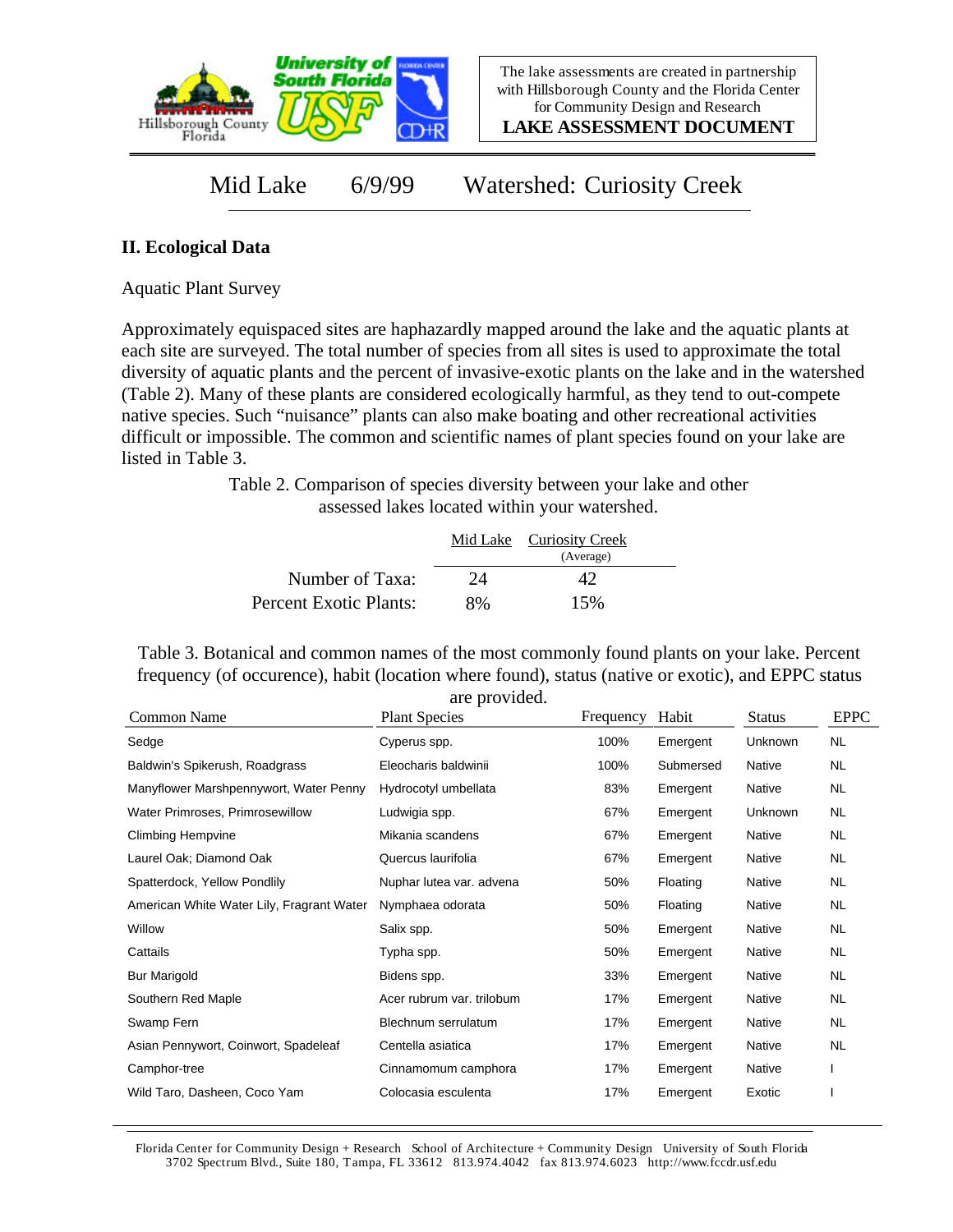## Mid Lake 6/9/99 Watershed: Curiosity Creek

| <b>Fragrant Flatsedge</b>        | Cyperus odoratus     | 17% | Emergent    | Native        | NL.       |
|----------------------------------|----------------------|-----|-------------|---------------|-----------|
| <b>Buttonweed</b>                | Diodia virginiana    | 17% | Emergent    | Native        | NL.       |
| Carolina Ash, Water Ash, Pop Ash | Fraxinus caroliniana | 17% | Emergent    | <b>Native</b> | NL.       |
| Maidencane                       | Panicum hemitomon    | 17% | Emergent    | Native        | <b>NL</b> |
| Torpedo Grass                    | Panicum repens       | 17% | Emergent    | Exotic        |           |
| Smartweed, Knotweed              | Polygonum spp.       | 17% | Emergent    | Native        | NL        |
| <b>Meadow Beauties</b>           | Rhexia spp.          | 17% | Terrestrial | Unknown       | NL.       |
| Cypress                          | Taxodium spp.        | 17% | Emergent    | Native        | NL.       |

Florida Center for Community Design + Research School of Architecture + Community Design University of South Florida 3702 Spectrum Blvd., Suite 180, Tampa, FL 33612 813.974.4042 fax 813.974.6023 http://www.fccdr.usf.edu